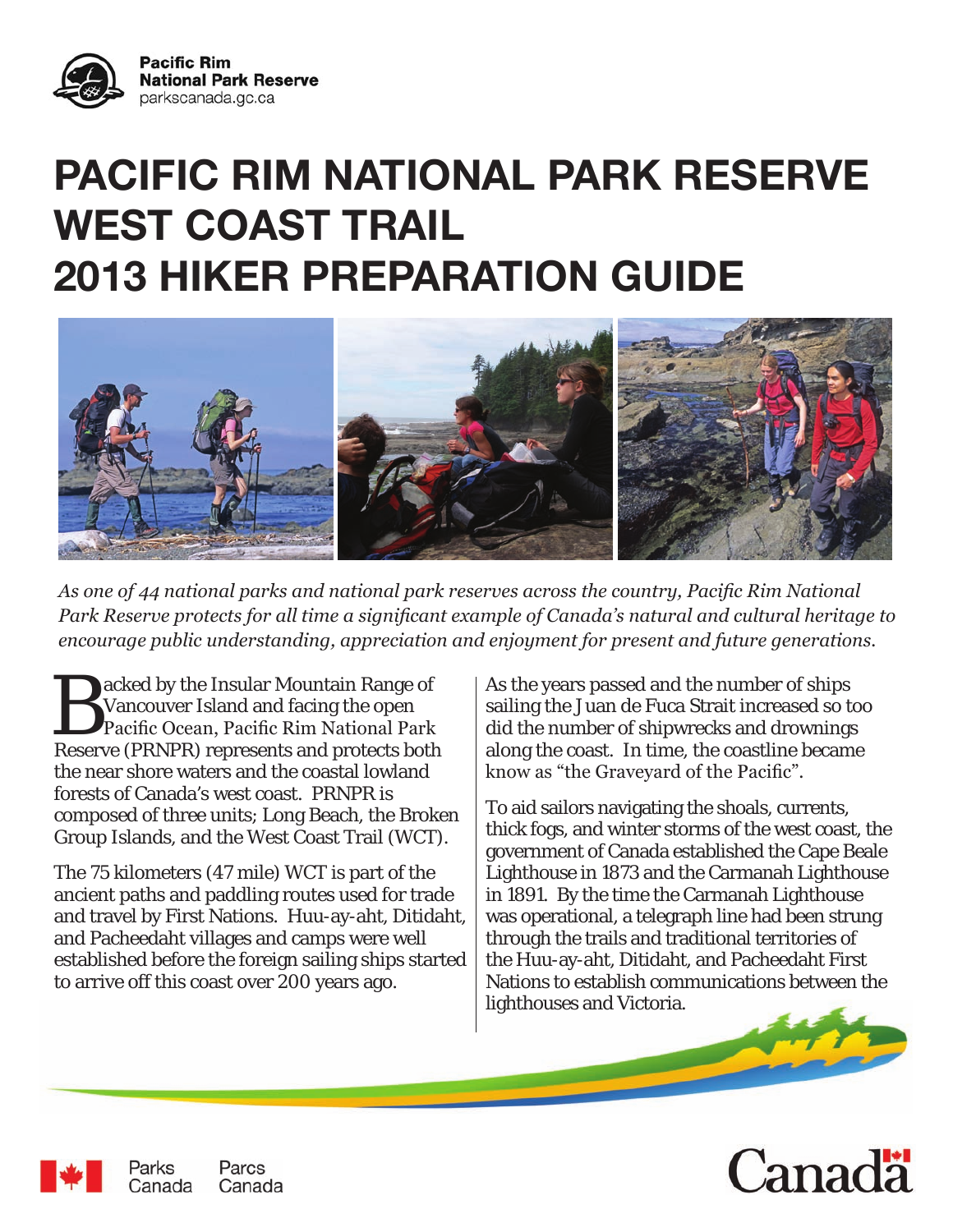While the lights and lines helped, they were not enough to stop the number of shipwrecks from growing. In 1906, when the steamship Valencia went down with the horrific loss of more than 125 lives, the public outcry prompted the Canadian government into further action: Pachena Lighthouse was constructed in 1907; lifesaving stations were established at Cloo-ose and Bamfield; the telegraph route was upgraded to become a life saving trail complete with six shelters stocked with provisions for both shipwreck victims and their rescuers.

As navigation technology improved, many of these measures became obsolete and were abandoned. In 1970 Pacific Rim National Park was established and in 1973, the lifesaving trail was included in the national park as a recreational hiking trail, beginning a new chapter in its history.

Today, backpackers know the trail as the West Coast Trail and come to see the beauty, experience the challenges and walk the path of those that have come before them. However, this rugged hike is not for everyone.



### **All hikers in your group must be prepared for:**

- 5-7 days in the backcountry.
- rugged, uneven ground: it takes approximately 2 days to travel the southern 22km of the trail between Gordon River and Walbran Creek.
- slippery conditions on muddy trails, wooden surfaces, boulders and rocky shorelines.
- wading rivers, climbing ladders, using cable cars, following an irregular trail, negotiating steep slopes and earth slumps.
- damaged structures: trail maintenance is ongoing and the condition of structures can change at any time.
- a temperate rainforest climate. Rainfall averages 330 cm (130 in.) per year with heavy rainfall possible at any time, and frequently in May and June. Floodwaters can delay hikers for days. Fog is common, especially in July and August. The average summer temperature is 14° Celsius (57° F.). Incidents of hypothermia and physical injury increase significantly during prolonged wet periods.
- accidents and injuries: it may take more than 24 hours for help to arrive.

## **The West Coast Trail is for hikers who are:**

- experienced in overnight backpacking, experienced group leaders cannot compensate for inexperienced hikers.
- able to hike long distances through rough terrain with a full backpack (recurring knee, back or ankle injuries are often aggravated on the trail).
- prepared to have a wilderness experience.
- able to wait if conditions warrant delays.
- over twelve years of age (Parks Canada will not issue a permit to children under 6).

# **Pets and firearms are not allowed on the trail.**

**Pacific Rim National Park Reserve of Canada Noting the Section West Coast Trail Preparation Guide 2013**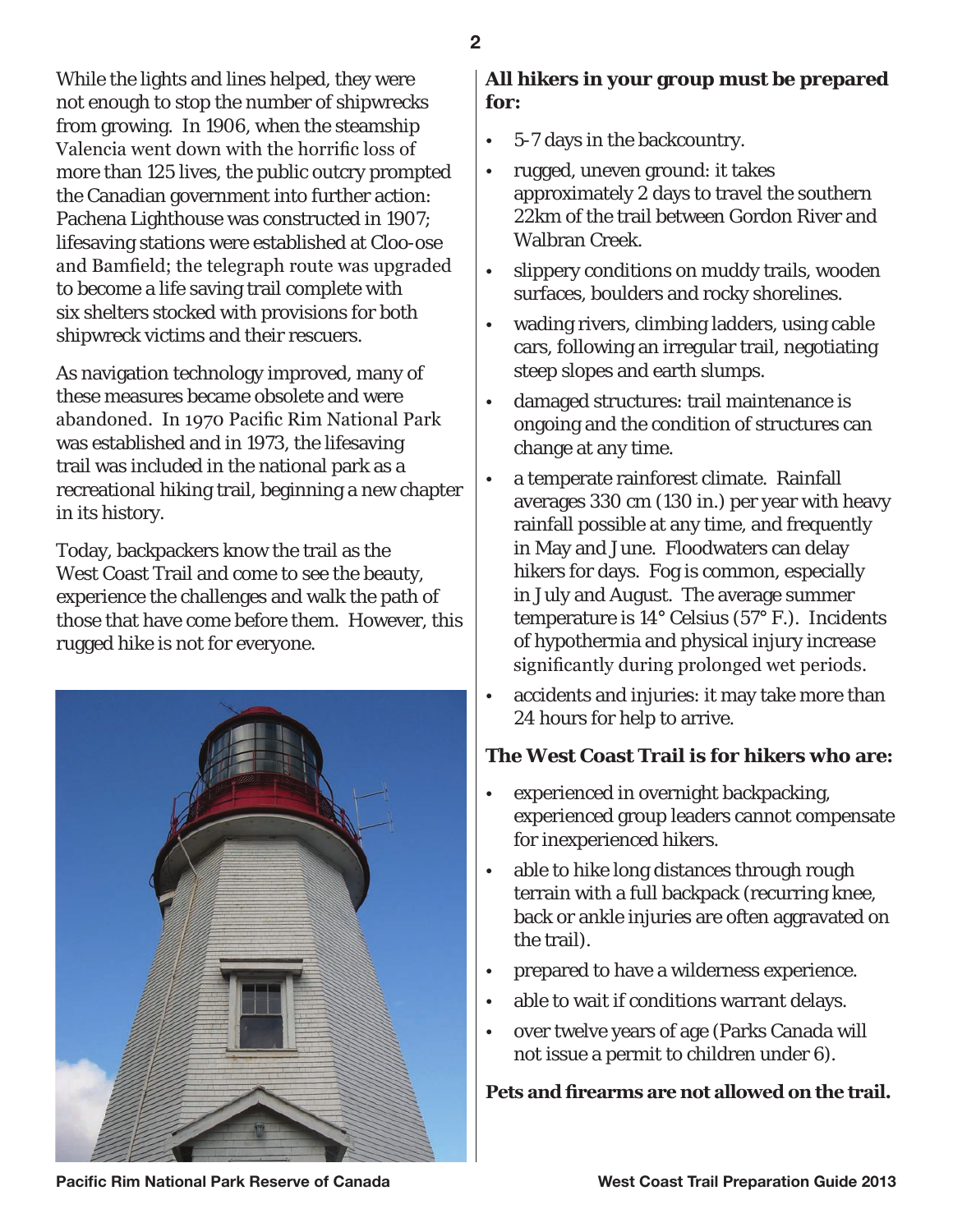# **PLANNING YOUR TRIP**

The WCT is open from May 1st to September 30th.

**Prolonged periods of heavy rain, strong winds, high tides, large waves and short days necessitate closing the trail from October 1st to April 30th.**

**Maximum group size is 10.** The only exceptions are school groups starting the trail between May 1st - 20th and September 20th to 26th. Up to 18 hikers may be in these school groups.

**Access points:** Pachena Bay (north) and Gordon River (south).

**Exit points:** Pachena Bay, Gordon River and Nitinat Lake.

Access or exit at any other point is not permitted unless an evacuation is required. (Reference map located on page 13). Anyone interested in traveling the Nitinat Triangle or Cape Beale Headlands is required to contact the WCT Information Centre for information and permits.

### **Ditidaht First Nation's Tenting:**

The Ditidaht First Nation are offering a luxury tenting opportunity at Tsuquadra, on their traditional lands. These 4 person tents are complete with a wood burning stove, wood floors, cots, and an outdoor deck. To find out more email Westcoasttrail.com

### **WCT RESERVATION SERVICE & PERMITS**

**All people using the WCT unit require a park use permit.**

**Day users** require a Day Use Permit; day users are persons entering and exiting from the trail on the same day at the same location.

**Overnight Users** require a WCT Overnight Use Permit. Permits are issued at the WCT Information Centres.

**In the shoulder seasons , May 1st - June 14th and Sept 16th - 30th , Parks Canada does not restrict the number of hikers that can access the trail. Upon completion of the orientation process, all hikers can begin the trail.**

During peak season, **June 15th to Sept 15th**, to avoid overcrowding and reduce environmental damage, Parks Canada limits the number of overnight hikers to sixty (60) per day.

Hikers can access the trail by either making a reservation or registering on the standby list. Per day, fifty (50) spaces are available to hikers with reservations and ten (10) spaces are available for standby hikers. Unused reservation spaces are also made available to standby hikers.

**Standby List:** Hikers can register on the standby list when they arrive at either the Pachena Bay or Gordon River WCT Information Centre. Wait times have occasionally reached two days.

**New this year:** reservations can be made as of April 17th for any date during the reservable period: June 15th to Sept 15th.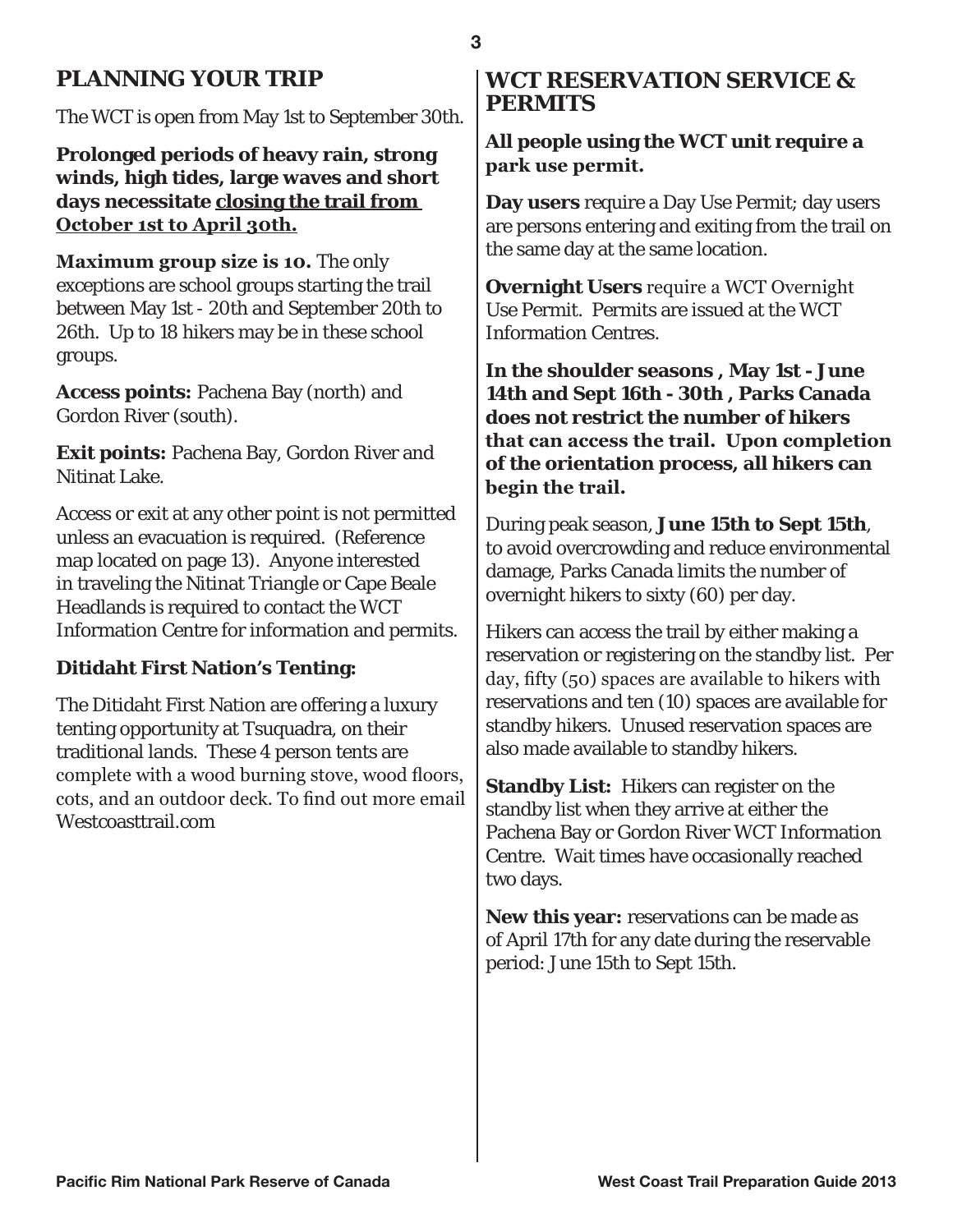**Reservations are available online and through the Parks Canada Call Centre up to 2 days prior to departure.**

| <b>Reservation Service</b>                                                                                      | <b>Online</b>                                                | <b>Call Centre</b>                                            |
|-----------------------------------------------------------------------------------------------------------------|--------------------------------------------------------------|---------------------------------------------------------------|
| Reservation Service is available<br>April 17 <sup>th</sup> - September 13 <sup>th</sup> , 2013<br>7 days a week | 24 hours a day                                               | 8 a.m. - 6 p.m., PST                                          |
| Contact                                                                                                         | reservation.parcscanada.gc.ca   250-726-4453 (International) | reservation.parkscanada.gc.ca   1-877-737-3783 (Canada & USA) |

### **When making a reservation, have the following ready:**

- preferred start dates first choice and alternate dates;
- the access you plan to start from Pachena Bay or Gordon River;
- the number of hikers in your group;
- an email address to send confirmation and orientation information to; and
- means of payment: Visa, MasterCard or American Express.

## **FEES**

### **An overnight use fee is required of all overnight users of the WCT.** These fees help support the cost of operating the WCT (e.g. rescue services, information services, regular maintenance, construction of ladders, cable cars and bridges).

Ferry fees pay for passage across the Gordon River and Nitinat Narrows, a service provided by the Ditidaht and Pacheedaht First Nations throughout the hiking season. Your proof of payment for the ferries is your WCT Overnight Use Permit. Be prepared to show this to the ferry operators. Hikers without a valid permit will be denied passage.

A reservation fee is applicable when making a reservation.

| <b>WCT Fees</b>                  |          |  |
|----------------------------------|----------|--|
| <b>Reservation Fee</b>           | \$24.50  |  |
| <b>WCT Overnight Use Fee</b>     | \$127.50 |  |
| <b>Ferry Fee Gordon River</b>    | \$16.00  |  |
| <b>Ferry Fee Nitinat Narrows</b> | \$16.00  |  |

All fees are listed per person and in Canadian funds.

- Hikers making a reservation pay the above fees at the time of their reservation.
- Standby hikers pay the above fees at the WCT Information Centre where cash, traveler's cheques, VISA, MasterCard, American Express debit cards and American currency are accepted.
- Visit our website or contact the national park for an up-to-date fees schedule prior to your departure. Fees may change at any time.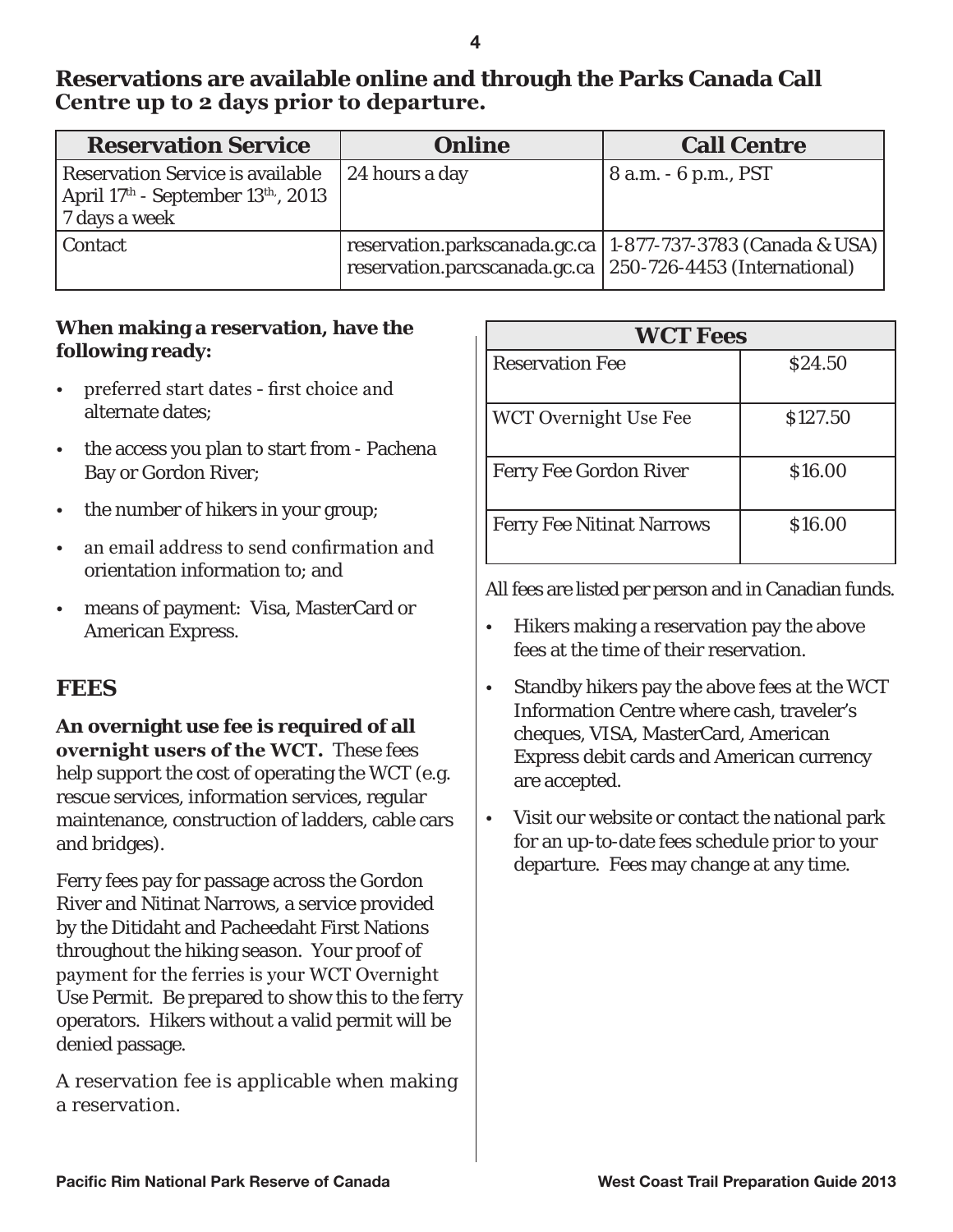# **CANCELLATION POLICY**

- **• Reservation Fee:** non-refundable.
- **• Ferry Fees:** refunds for unused ferry services are available at the WCT Information Centres.
- **• WCT Overnight Use Fee:** cancellations made 21 days or more before the hike start date are eligible for refund. A cancellation fee of \$11.00 (web) or \$13.50 (voice) per booking applies.

### **TRANSPORTATION TO AND FROM THE WEST COAST TRAIL**

Parks Canada provides this listing for the convenience of hikers. It is not intended as a testimonial for the services. Hikers make thier own arrangements for transportation services. Refer to the map and telephone numbers provided on pages 11 - 13. Reservations are recommended.

Vehicles can be left at a number of locations near the access points. Ask for details at the WCT Information Centres.

### **To Pachena Bay WCT Information Centre, 5 km south of Bamfield:**

- Drive on gravel logging roads from Port Alberni (2 hrs) or Duncan (3 hrs).
- Bus from Victoria (4 hrs), Nanaimo (3 hrs), with the West Coast Trail Express.
- Ferry from Port Alberni (passengers only no vehicles)(4 hrs) with Alberni Marine Transport Ltd.

### **Nitinat Narrows to Nitinat Village:**

- The Nitinat Water Taxi usually makes a trip at 5:00 p.m. from the Narrows to Nitinat Village.
- Nitinat Village is a small, remote community; an overnight stay may be required.

### **To Gordon River WCT Information Centre, 5 km north of Port Renfrew:**

- Drive from Victoria via Highway 14 (2 hrs).
- Bus from Victoria (2 hrs) with West Coast Trail Express.

### **Between Port Renfrew, Nitinat and Bamfield:**

• Bus (3 hrs) with West Coast Trail Express.

# **MAKE A TRIP PLAN**

Before you leave for the trail, write a trip plan: leave it with a responsible person (e.g. friend or family member). Detail where you are going, with whom, when you plan to return, and what to do if you do not return as planned. A WCT Overnight Use Permit does not fulfill this role.

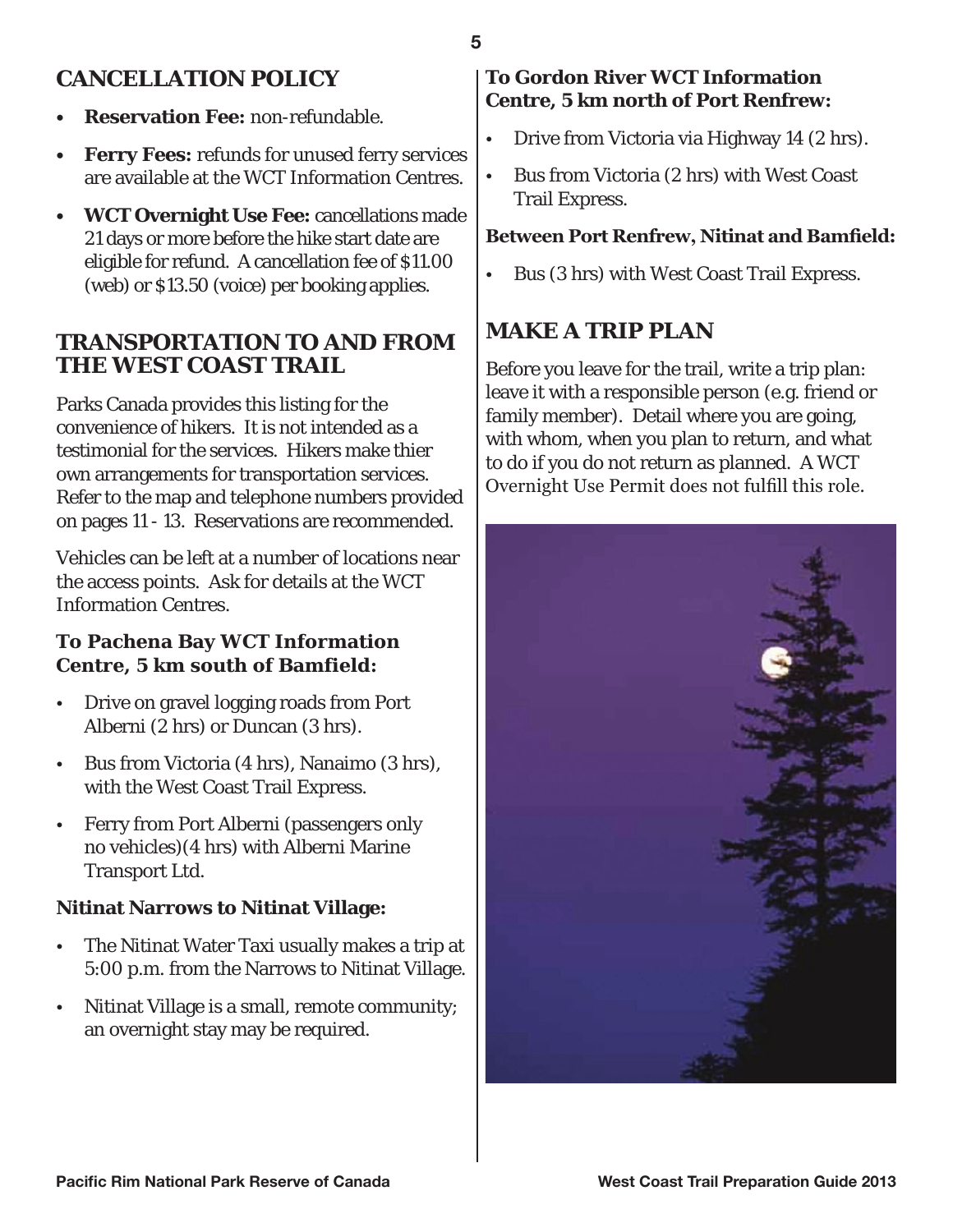# **AT THE ACCESS POINTS**

There are basic tourism services at, or near, both access points and Nitinat Village. These include accommodations, campgrounds, phones, fuel, some groceries, and food services. There are no banking services in the villages of Bamfield, Port Renfrew, and Nitinat.

### **Orientation Session**

### **All overnight users of the West Coast Trail participate in an orientation session and obtain a WCT Overnight Use Pemit.**

The purpose of the orientation process is to:

- reduce the number of hiker injuries by addressing common safety issues.
- reduce environmental impacts by providing backcountry etiquette information.
- provide information about current issues and trail conditions.
- provide a brief history of the West Coast Trail and its place in Canada's heritage.
- issue the WCT Overnight Use Permit and collect fees.

If you have a reservation, bring your reservation confirmation information to the orientation.

Hikers with reservations will be issued a waterproof Pacific Rim National Park Reserve West Coast Trail Map when they register on the trail. Hikers on stand-by can purchase the map at the WCT Informaton Centre.

- Orientations are offered at 9:30 a.m., 1:00 p.m., and 3:30 p.m at both WCT Information Centres.
- Reservations are not necessary for the orientation process.
- The orientation process takes about 1½ hours.
- Hikers may register and participate in an orientation session as early as 3:30 p.m. the day before their hike starts.
- We strongly recommend hikers start the trail a minimum of 5 hours before sunset to ensure a camping area is reached before nightfall.
- If your party will arrive after 1:00 p.m. on the reserved start date you must contact the WCT Information Centre at your access point to prevent your reserved spaces from being given to hikers on stand-by.

**At the end of your hike, register your party off the WCT.** Return one copy of the WCT Overnight Use Permit to a WCT Information Centre. Permits can be placed in the drop box if the WCT Information center is closed.

**Hiking from Gordon River to Camper Bay in one day is not advisable.** Plan to camp at Thrasher Cove. Statistics show that most accidents occur later in the day in this area.

### **PROTECTING, PRESENTING AND PRESERVING**

Parks Canada is responsible for ensuring the sustainability and integrity of the natural and cultural resources in its care. Everyone can help to protect the ecological integrity and cultural heritage of the West Coast Trail. Working with others, we strive to provide Canadians and international visitors with the opportunity to learn about Canada's heritage.

The entire national park falls within the traditional territory of the Nuu-chah-nulth, people who have inhabited Vancouver Island's west coast for countless generations. The Nuu-chah-nulth comprises many individual nations. The West Coast Trail Unit lies within the traditional territory and treaty settlement lands of the Huu-ay-aht, Ditidaht and Pacheedaht First Nations.

Parks Canada, the Huu-ay-aht, Ditidaht and Pacheedaht First Nations work collaboratively to ensure protection, preservation and presentation of these lands. We need your help. Respectful behaviour from all hikers will lead to a safe and rewarding experience and contribute to a healthy, functioning ecosystem.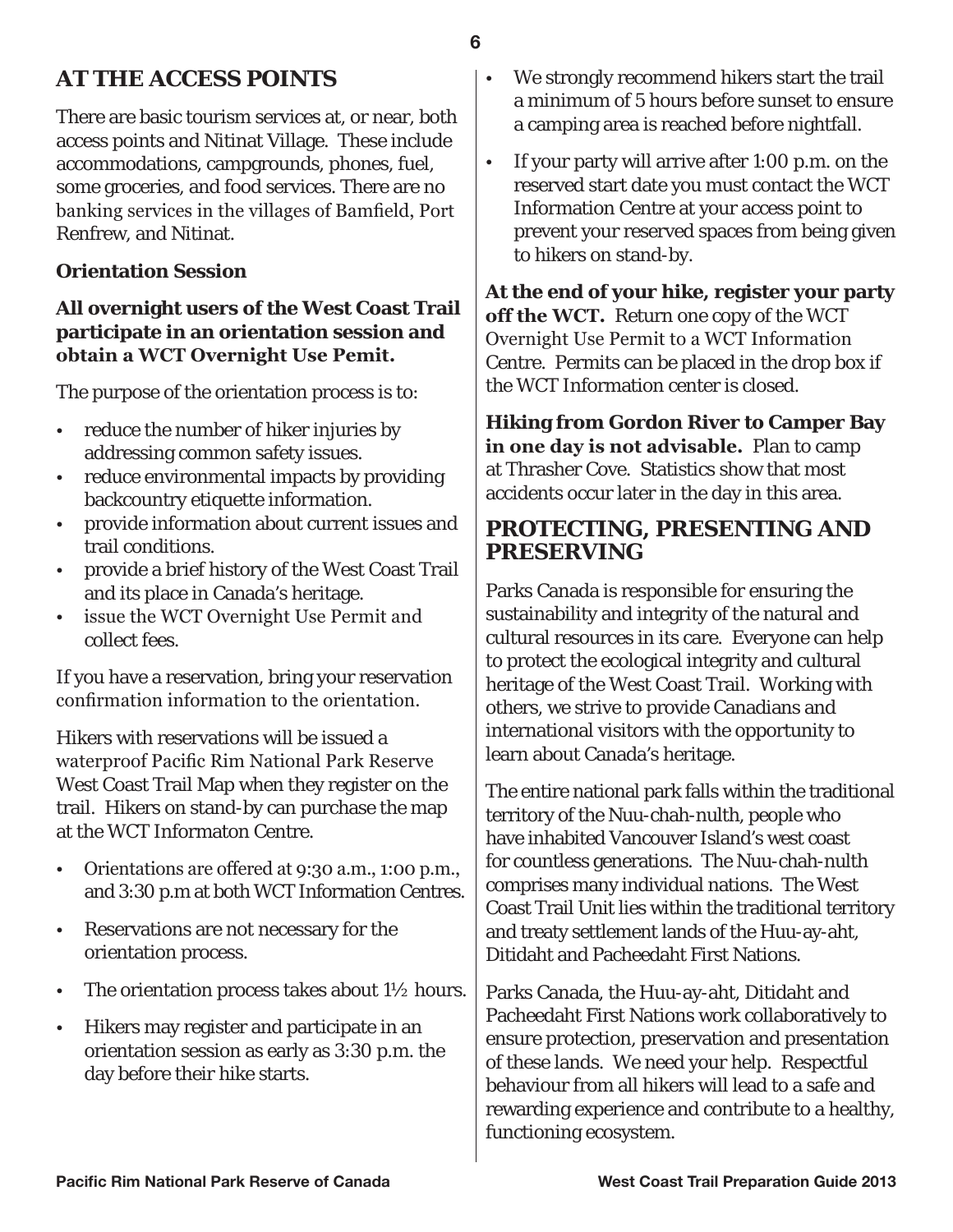### **BACKCOUNTRY ETIQUETTE: LOW IMPACT CAMPING**

**It is an offence under the Canada National Parks Act to collect, remove, destroy or deface any natural or cultural heritage resource within national park boundaries.** This includes defacing artifacts, cutting trees for firewood or makeshift shelters and collecting or removing marine life, shellfish, fossils, artifacts, plants, etc. Leave Pacific Rim National Park Reserve in as good or better condition than you found it.

**Use a stove and minimize fires.** Do not rely on fires for cooking, staying warm or drying out. Small driftwood fires are permitted below the high tide line on beaches: fires are not permitted in the forest. Use only driftwood (no thicker than your wrist): do not cut vegetation, trees or other plants, and keep fires away from logs. Make sure fires have burned out, or are extinguished with water, and dismantled. No trace of the fire should be left.

**Ensure safe water and health conditions: use outhouses when possible.** If you are stuck between outhouses, dig a hole 20 centimetres (7 inch) deep, at least 30 metres (three bus lengths) away from water sources, campsites or the trail. Bury the human waste. Dispose of toilet paper in outhouses or pack it out. Pack out hygiene products.

**Ensure all washing (bodies, clothes, and dishes) is carried out in the ocean or at the mouth of rivers.** Dispose of any dirty water at least 30 metres from drinking water sources. Use only biodegradable soap.

**Schedule your hike to camp at designated campsites.** Camp on the beach above the hightide line to reduce the impact and soil compaction in vegetated areas.

**Your actions can kill wildlife and endanger hikers.** Hang your food, garbage and toiletries out of reach of animals and away from tents.

Items should be a minimum of 4 metres (10 feet) off the ground, 3 metres (8 feet) from the trunk of the tree and 3 metres down from the limb. Use metal food lockers if they are available.

**Pack it in, pack it out.** There are no garbage cans on the WCT: everything you pack in you must pack out, including orange peels, hygiene products, tarps, ropes, and wet clothes. Before arriving at the trail, minimize packaging to reduce garbage and weight.

**Fishing is permitted on the WCT.** Carry the appropriate licenses (Non-Tidal Angling License and Tidal Waters Sports Fishing License) and follow the regulations and closures.

**First Nation reserves and treaty settlement lands located along the WCT are private property.** The First Nations welcome you and ask that you stay on the main trail and obey all signs. Patrol cabins are not for hikers.

**Respect other visitors and protect the quality of their experience.**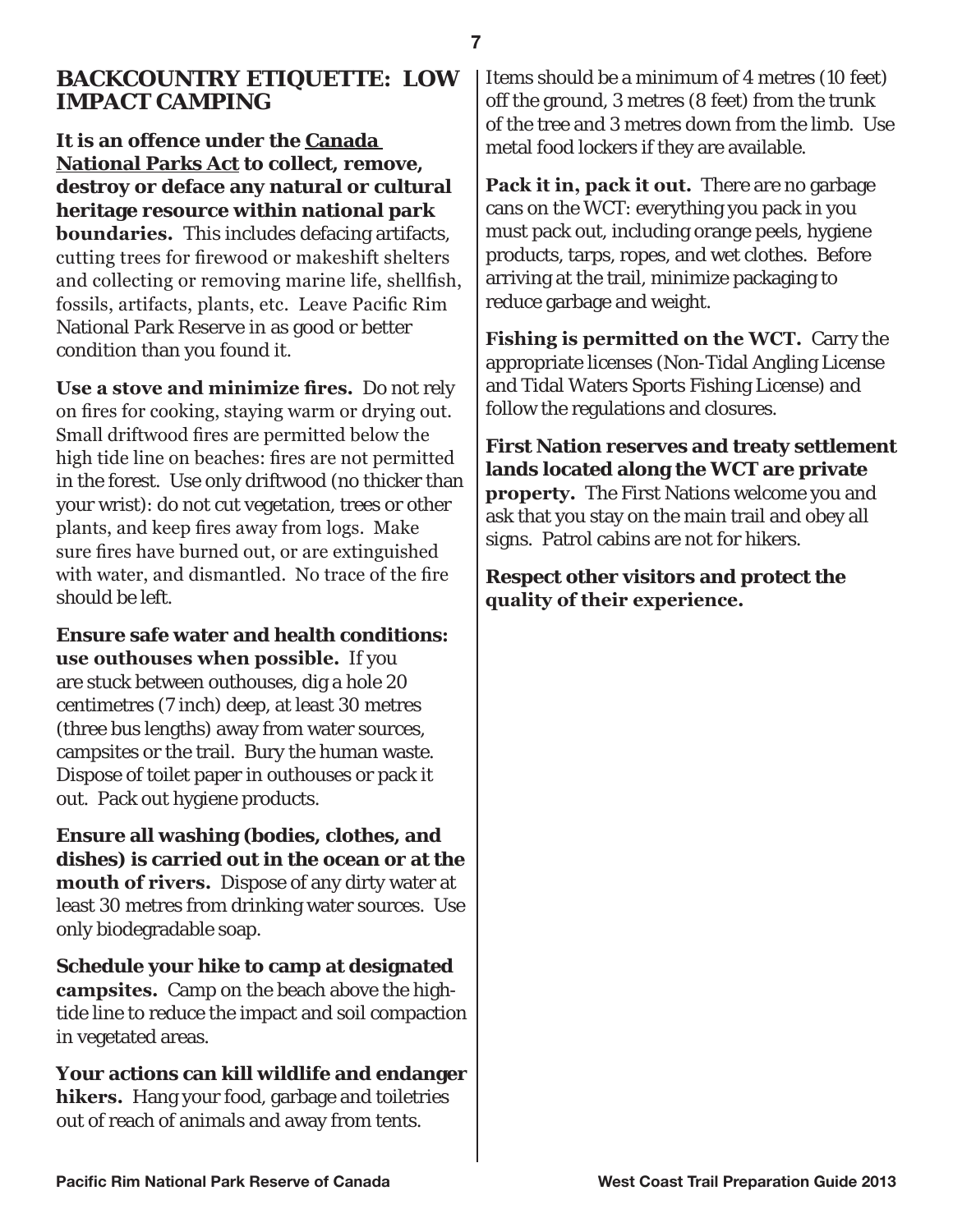# **A SAFE AND ENJOYABLE TRIP**

Travel in the backcountry requires special attention to safety. Hazards are numerous. **Eighty to 100 seriously injured hikers are evacuated from the WCT every season.**  Approximately 200 hikers per year sustain minor injuries, and manage to limp off the trail. A considerable number of injuries on the WCT involve unprepared and inexperienced hikers. Be prepared to hike, all members of your party should be prepared to be carrying a heavy backpack for 5-7 days.

**Ensure that your party takes time to enjoy your experience.** Many accidents and injuries occur when hikers are rushing, not paying attention to terrain, tired, or hiking too late in the day. **Respect the capabilities of the slowest group members.** Take adequate rest breaks, and **keep the group together. Never split up the group.**

**During wet, rainy weather, occurrences of physical injury and hypothermia increase significantly.** Hypothermia is the lowering of the core body temperature; if not stopped, symptoms can progress from slurred speech and lack of co-ordination to uncontrolled shivering to loss of consciousness and finally heart failure. **Ensure your party is warm, dry and well fed.**

**Assume all walking surfaces are slippery at all times, especially during damp or rainy periods.** Slippery conditions on muddy trails, wooden surfaces, boulders and rocky shorelines are a major hazard. Hiking too fast, fatigue, poor light conditions, improperly balanced or heavy packs and inadequate footwear all contribute to injuries and accidents.

**Bridges and Ladders:** All structures along the trail are maintained regularly; however, harsh climatic conditions mean that their condition may change. Special care should be taken on any built structure. No more than two persons should be on a ladder or bridge at one time. Large groups should allow extra time to progress past ladder sections.

**Cable Cars: Keep your fingers, hands and hair away from the pulleys.** Only two people (and their gear) per cable car. Platforms can be very slippery: use caution. To enter, use the rope to pull the car towards you. Hold the car steady while you load your gear, then carefully enter and stay seated. When crossing the river, let the rope go and gravity will move the car down the rope to the middle of the river. You must then pull the rope hand-over-hand to reach the platform on the other side. Hold the rope so that the car stays flush with the platform, and carefully unload. **Do not bounce or sway the car. Never bring it on, or tie it to, the platform.**

**Hikers must wade across some creeks and rivers. Be prepared to wait for flood waters to subside;** this may take one or more days. Wait for safe water levels and low tides, undo your pack hip-belt (if you fall, you can slip out of your pack more easily) and wear running shoes or sandals. Avoid crossing surge channels.

**High tides can make beach walking very difficult and sometimes impossible.** Carefully follow both the tide tables (Tofino) and WCT map to avoid being trapped or cut off. Watch also for large ocean waves and swells. Consider the overnight high tide when pitching your tent on the beach.

**Tsunamis: dangerous as they are, they do not happen very often.** If the ground shakes under your feet, or you see the waterline quickly recede from the shore, a tsunami may be coming. **Move to higher ground.** Follow tsunami evacuation routes.

**Drinking water is available from most rivers and creeks.** Collect water upstream, then purify, boil or filter it.

**From May to October, the WCT is closed to harvesting and consumption of all bivalve shellfish** (clams, mussels, & oysters) due to regular occurrences of Paralytic Shellfish Poisoning (PSP). PSP can result in serious illness or death.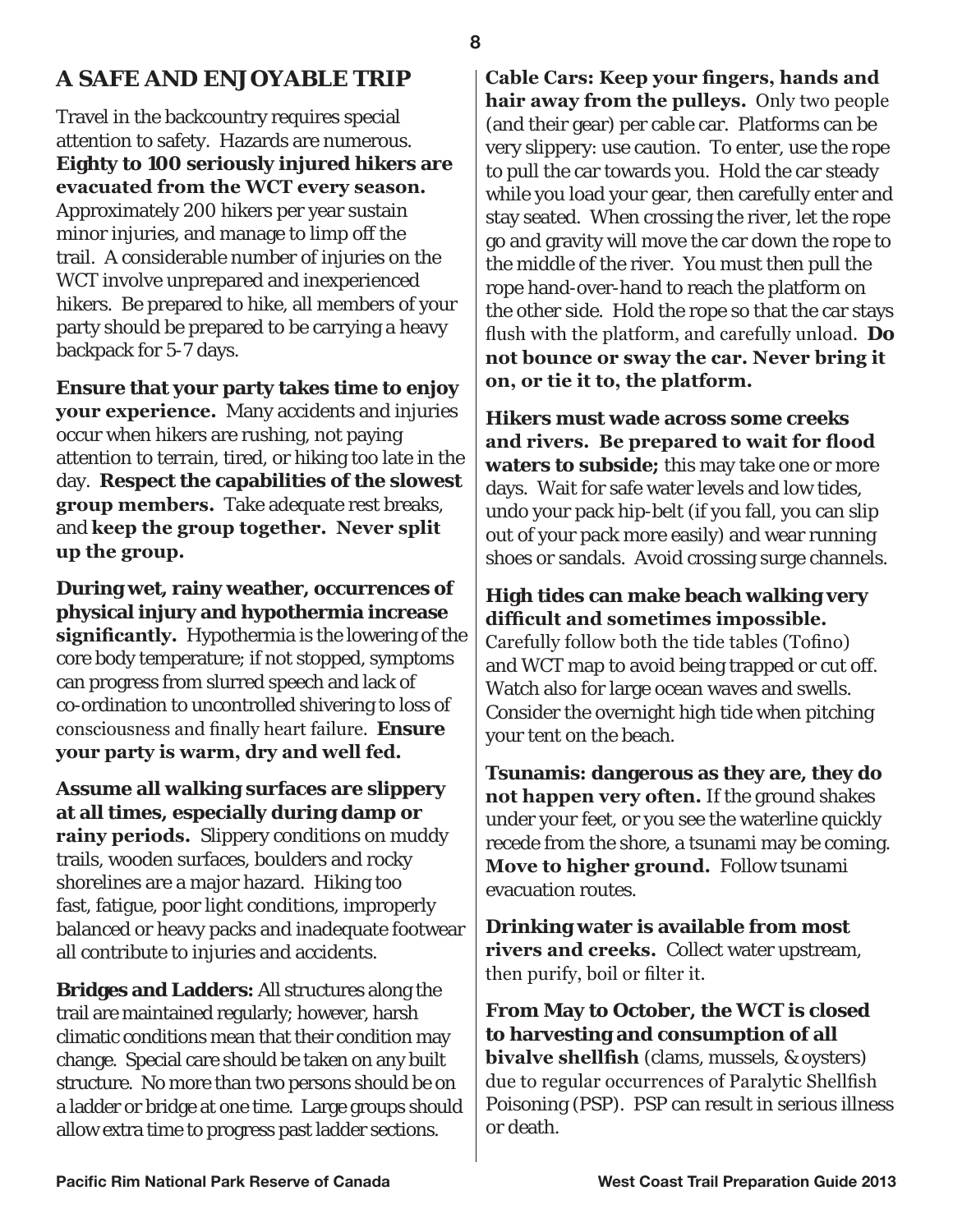# **LIVING WITH WILDLIFE**

Black bears, wolves and cougars use the beaches and trails. All wild animals are potentially dangerous. **To avoid a dangerous encounter with wildlife stay alert and keep these points in mind:**

- Keep food and garbage inaccessible to wildlife; they are attractants.
- Keep children close to you.
- If you encounter a predator, face the animal and retreat slowly, giving them an avenue of escape; do not run or play dead.
- In the unlikely event of an attack, try to appear big and aggressive: shout, wave a stick or throw rocks.
- Knowledge, alertness and a clean campsite can help avoid a dangerous encounter. Never approach a predator. Always give them an avenue of escape.
- If you encounter a predator, **do not run**  - it may trigger an attack. Follow the recommendations in *You are in Bear Country*  and *You are in Wolf and Cougar Country*.
- Read the hiker advisory at the trailhead, and talk to the Parks Canada staff at the WCT Information Centres if you have questions.

### **Each hiking party is responsible for assisting injured members of their party. If you are injured,**

**• but can hike,** try to get off the trail at the nearest exit with assistance of your party or other hikers; you should not continue hiking in the hope that your condition will improve.

**• and cannot hike** to the nearest exit, follow the instructions in the West Coast Trail Safety Information sheet that is issued to all hikers with the WCT Overnight Use Permit. National park staff are responsible for patrolling the WCT and assisting injured hikers. The majority of evacuations are done by park public safety specialists by boat, though a serious or complex evacuation may require assistance from other agencies.

Parks Canada staff will evacuate injured hikers to the nearest exit point, ambulance or medical facility. This is not necessarily the most convenient location for the injured hiker.

**Minor complaints such as blisters, sore feet, fatigue and lack of food do not warrant evacuation.**

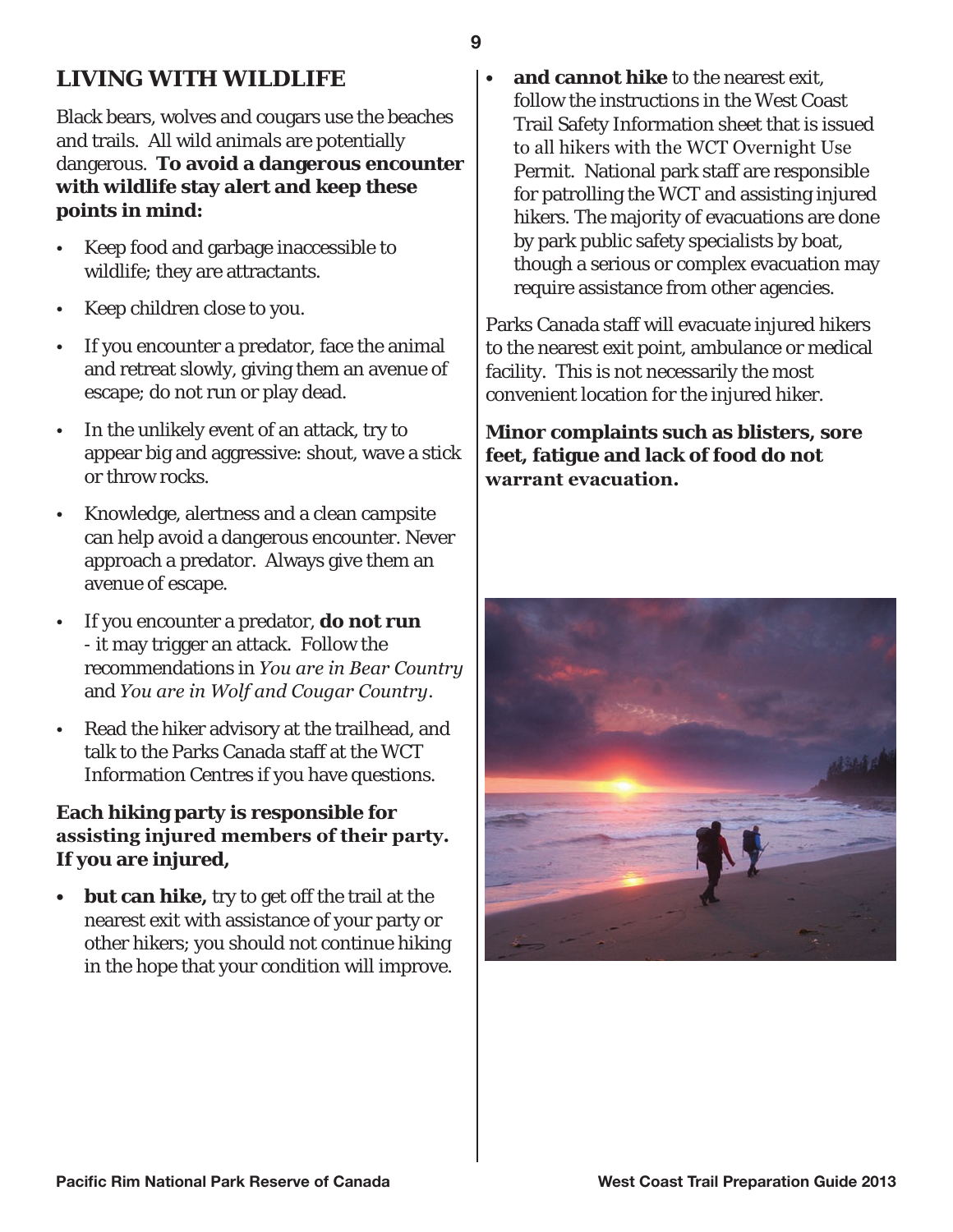# **EQUIPMENT**

To enjoy your WCT experience you must be comfortable; use quality, lightweight equipment. Your pack should weigh a maximum of 1/4 (women) to 1/3 (men) of your body weight. Reassess the content of your pack if it is heavier than this.

- **• Sturdy boots:** High quality hiking boots with good ankle and arch support are required. Soft rubber soles provide better traction on slippery surfaces than hard soles. Do not break in new boots on this hike. Sandals or running shoes are good for wearing around camp and for river crossings.
- **• Rainwear and warm clothing:** Bring a durable waterproof jacket and pants; underlayers that keep you warm when wet and are quick to dry, as well as a warm hat and gloves.
- **• Lightweight backpacking stove and fuel.**
- **• High energy, lightweight, quickcooking food.**
- **• Backpacks** require a padded hip belt and should be lined with plastic bags.
- **• A tent with a waterproof fly is absolutely necessary.**
- **• Sleeping bag:** Synthetic fills are preferable, as down bags lose warmth when wet. Pack sleeping bags in waterproof bags and carry them inside the backpack.
- **• Closed-cell foam sleeping pad.**
- The lastest edition of the **Pacific Rim National Park Reserve West Coast Trail Map**, tide tables (Tofino) and a watch for use with tide tables.
- **• First aid kit** that includes treatments for blisters and insect stings.
- **• 15 meters (50 ft)** of synthetic rope per group to hang food, use as clothes-line, etc.

**• Cellular phones** work on many of the beaches. Check with your carrier to see if they have coverage in this area. Another option is a marine VHF radio.

### **Also consider:**

- an emergency signaling device
- cash for unexpected emergencies (some places only take cash such as the Nitinat Lake Water Taxi)
- water container, water purification equipment
- toilet paper
- zip-lock type plastic bags for keeping permits and other small items dry
- lighter or waterproof matches
- fire starter
- garbage bags to pack out all your refuse
- gaiters
- sun screen
- lip screen
- sunglasses
- hand sanitizer
- toiletries
- flashlight
- weather radio
- repair kits for equipment
- lightweight shoes for camp and river crossings
- cooking and eating utensils
- hiking staff or collapsible poles

### **Do not bring an axe, firearms or pets!**

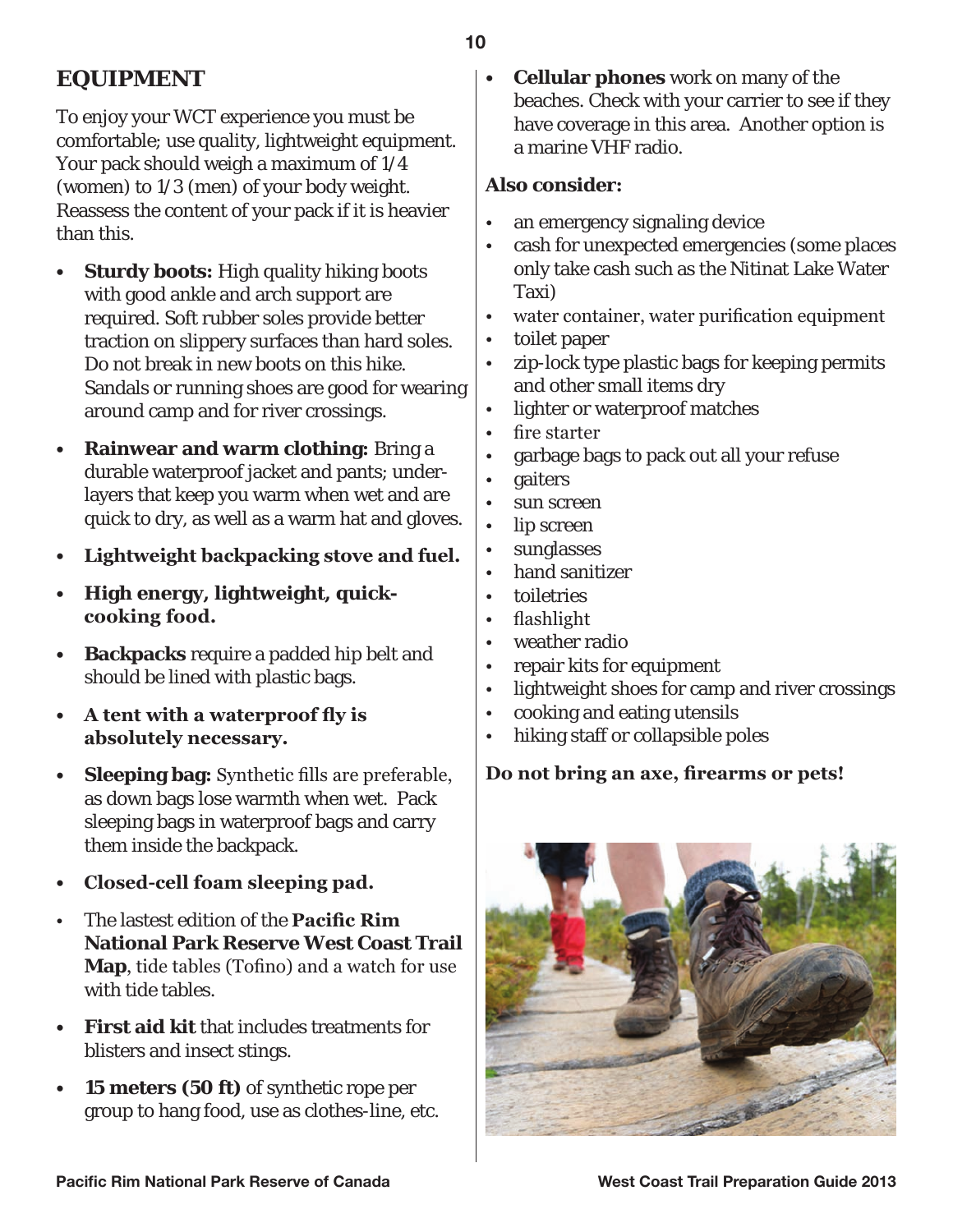| <b>West Coast Trail Reservation Services</b>                                                  | 1-877-737-3783 (toll free Canada and the US)<br>250-726-4453 (outside the toll free area)<br>reservation.parkscanada.gc.ca |
|-----------------------------------------------------------------------------------------------|----------------------------------------------------------------------------------------------------------------------------|
| <b>West Coast Trail Information Centre</b><br>Pachena Bay (Bamfield)                          | Phone: 250-728-3234<br>Open daily 9:00 a.m. to 5:00 p.m., (May 1 to Oct. 5)                                                |
| <b>West Coast Trail Information Centre</b><br><b>Gordon River (Port Renfrew)</b>              | Phone: 250-647-5434<br>Open daily 9:00 a.m. to 5:00 p.m., (May 1 to Oct. 5)                                                |
| Pacific Rim National Park Reserve<br>Administration Office                                    | 2040 Pacific Rim Highway<br>P.O. Box 280, Ucluelet, BC VOR 3A0<br>250-726-3500 (year-round)                                |
| Pacific Rim National Park Reserve<br><b>Resource Conservation &amp;</b><br>Park Warden Office | 1-877-852-3100 (24 hours, toll-free)                                                                                       |
| <b>Park Information Centre - Ucluelet</b>                                                     | 2791 Pacific Rim Highway<br>250-726-4212<br>Open daily May – mid October                                                   |
| Email:                                                                                        | pacrim.info@pc.gc.ca                                                                                                       |
| Website:                                                                                      | www.pc.gc.ca/pacificrim                                                                                                    |

| <b>OTHER HIKER SERVICES (subject to change)</b>      |                                                                                                                                                                                       |  |
|------------------------------------------------------|---------------------------------------------------------------------------------------------------------------------------------------------------------------------------------------|--|
| <b>Alberni Valley Chamber of Commerce</b>            | 2533 Redford Street<br>Port Alberni, BC V9Y 7L6<br>250-724-6535<br>avcoc@alberni.net<br>www.avcoc.com                                                                                 |  |
| <b>Bamfield Chamber of Commerce</b>                  | 250-728-3006<br>info@bamfieldchamber.com<br>www.bamfieldchamber.com                                                                                                                   |  |
| <b>BC</b> Ferries                                    | 1-888-223-3779 or 250-386-3431 (international)<br>*BCF on cell<br>www.bcferries.bc.ca<br>(Vancouver, Victoria, Nanaimo)                                                               |  |
| <b>Butch Jack Hiker Ferry Service</b>                | 250-647-5517<br>Butch023@telus.net<br>(Gordon River Trailhead)                                                                                                                        |  |
| <b>Fisheries and Oceans Canada</b><br>Pacific Region | Port Alberni Office<br>250-720-4440<br>Fishing and Paralytic Shellfish Poisoning Information<br>24 hour line [sub area 23 (8)]<br>604-666-2828 or 1-866-431-3474<br>www.dfo-mpo.gc.ca |  |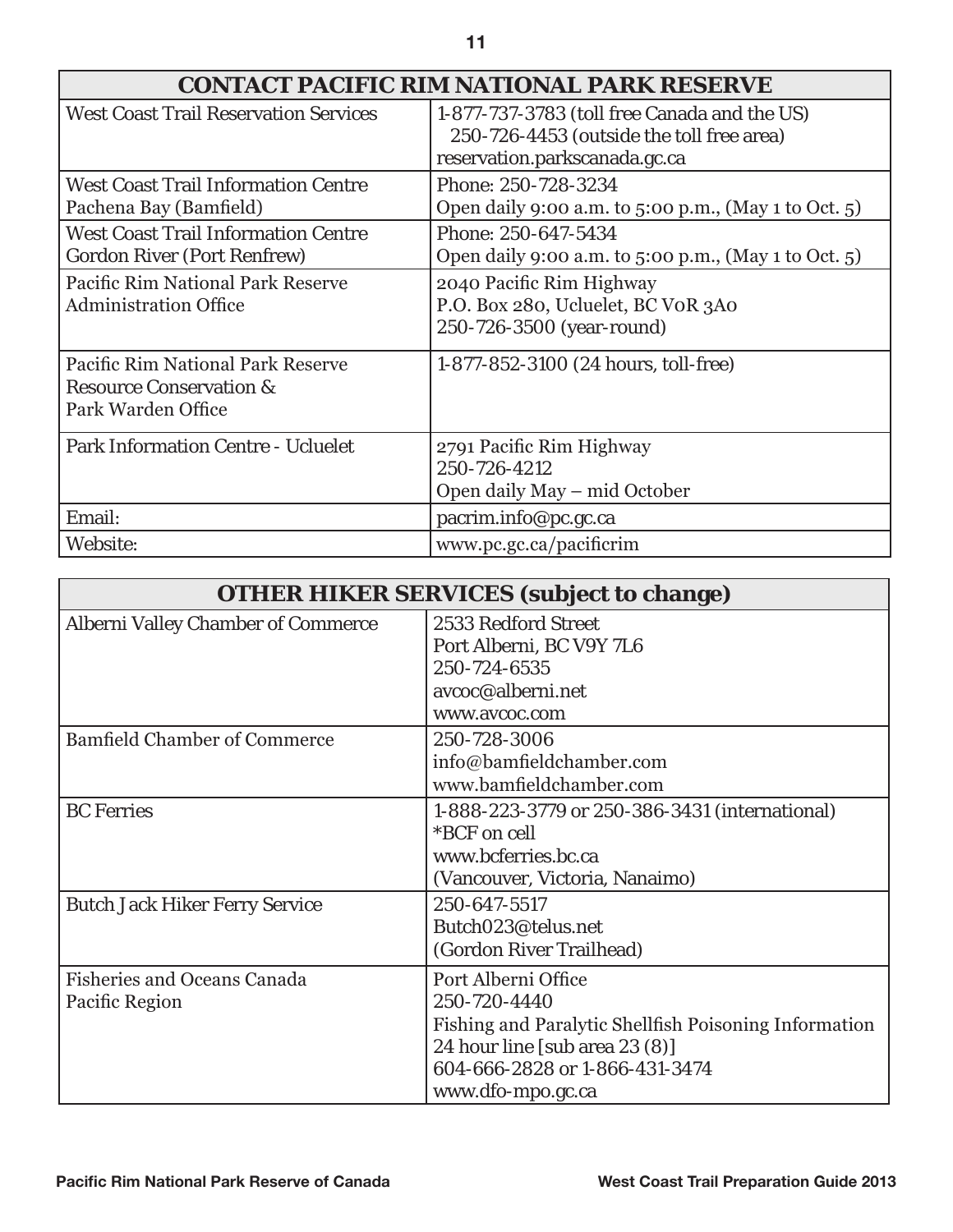| <b>OTHER HIKER SERVICES (subject to change)</b>       |                                                                                                                            |  |
|-------------------------------------------------------|----------------------------------------------------------------------------------------------------------------------------|--|
| <b>Lady Rose Marine Services</b><br>(Passenger Ferry) | 1-800-663-7192 or 250-723-8313 (April 1 - Sept 30)<br>www.ladyrosemarine.com<br>(Port Alberni to Bamfield passenger ferry) |  |
| <b>Nitinat Lake Water Taxi</b>                        | 250-745-3509<br>(across Nitinat Narrows and to Nitinat Village)                                                            |  |
| Juan de Fuca Water Taxi                               | 1-888-755-5333 or 1-877-332-5333                                                                                           |  |
| <b>Nuu-chah-nulth First Nations</b>                   | 1-877-677-1131 or -250-724-5757                                                                                            |  |
| <b>Tribal Council</b>                                 | www.nuuchahnulth.org                                                                                                       |  |
| <b>Report Marine Pollution</b>                        | 1-800-889-8852                                                                                                             |  |
| Tide Tables (Tofino)                                  | www.lau.chs-shc.gc.ca                                                                                                      |  |
| <b>Tofino Air</b>                                     | 1-888-436-7776 or 604-740-8889<br>www.tofinoair.ca<br>Between: Vancouver-Bamfield-Tofino                                   |  |
| Victoria Clipper                                      | 1-800-888-2535 or 250-382-8100                                                                                             |  |
| (Passenger Ferry)                                     | www.victoriaclipper.com                                                                                                    |  |
|                                                       | (Seattle to Victoria)                                                                                                      |  |
| <b>Weather Forecasts</b>                              | <b>VHF Channel 21 B</b>                                                                                                    |  |
|                                                       | Continuous automated forecast: 250-726-3415                                                                                |  |
|                                                       | www.weatheroffice.ec.gc.ca                                                                                                 |  |
| <b>West Coast Trail Express Bus</b>                   | 1-888-999-2288 or 250-477-8700                                                                                             |  |
|                                                       | www.trailbus.com                                                                                                           |  |
|                                                       | (Victoria, Nanaimo, Bamfield, Nitinat Village, Port                                                                        |  |
|                                                       | Renfrew)                                                                                                                   |  |